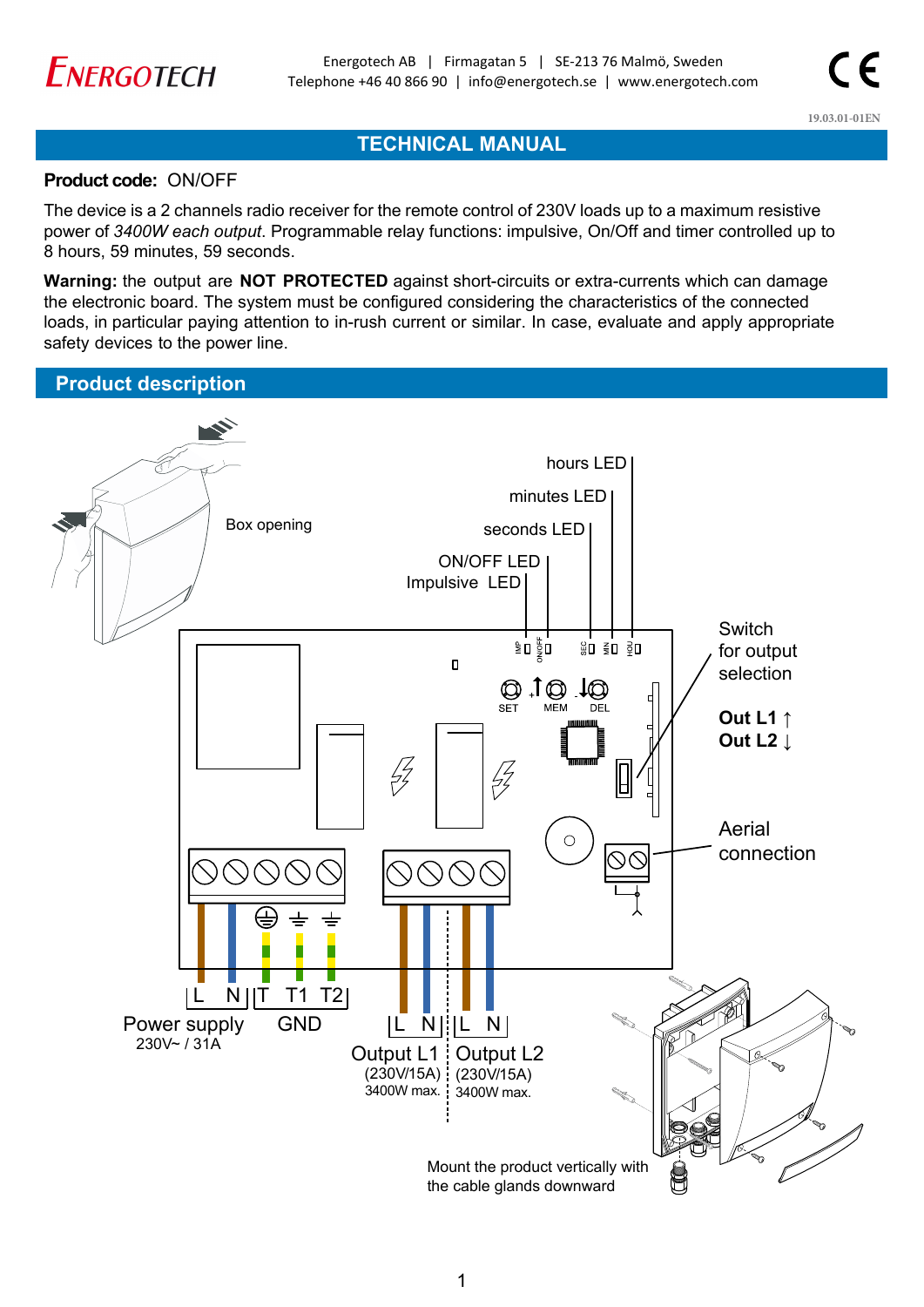

## **1 - Setting relay function (impulsive, on/off, timer)**

Before starting select the output **L1** or **L2**, using the switch (see picture at page 1). The following configuration will be applied **only** to the selected output.

**Warning:** the receiver automatically saves the settings 5 seconds after the button release.

## **1.1 - IMPULSIVE function**

Press once **SET** button and hold it down until the **IMP** led turns ON. Release the button and wait until the led turns off, to confirm the memorization of the data.

# **1.2 - ON/OFF function**

Press twice **SET** button and hold it down the second time, until the **ON-OFF** led turns ON. Release the button and wait until the led turns off, to confirm the memorization of the data.

## **1.3 - TIMER function**

#### **1- Setting the seconds (1 to 59)**

(a) Press 3 times **SET** button and hold it down the last time, until the **SEC** led turns ON. (b) Adjust the seconds increasing with **MEM** button or decreasing with **DEL** button. Each press corresponds to a unit increased or decreased. Wait for exit the procedure saving the data or proceed with the next setting.

### **2- Setting the minutes (1 to 59)**

(c) Press the **SET** button another time (within five seconds) and hold it down until the **MIN** led turns ON. (d) Adjust the minutes increasing with **MEM** button or decreasing with **DEL** button. Each press corresponds to a unit increased or decreased. Wait for exit the procedure saving the data or proceed with the next setting.

## **3- Setting the hours (1 to 8)**

(e) Press the **SET** button another time (within five seconds) and hold it down until the **HOU** led turns ON. (f) Adjust the hours increasing with **MEM** button or decreasing with **DEL** button. Each press corresponds to a unit increased or decreased. Wait for exit the procedure saving the data.

 $\overline{2}$  **D**  $\overline{5}$  **D**  $\overline{5}$  **D**  $\overline{2}$  **D**  $\bigcirc$  1.  $\frac{1}{2}$ έΩ ğΠ.  $\frac{10}{50}$  0  $\frac{20}{50}$  $\Box$  to to Q √ **SET MEM** (a) ₹Ω  $\mathbb{R}$   $\equiv$  0 (b)





*Note: once reached the maximum or minimum limit, the led will turn off and the value will no longer be increased or decreased.*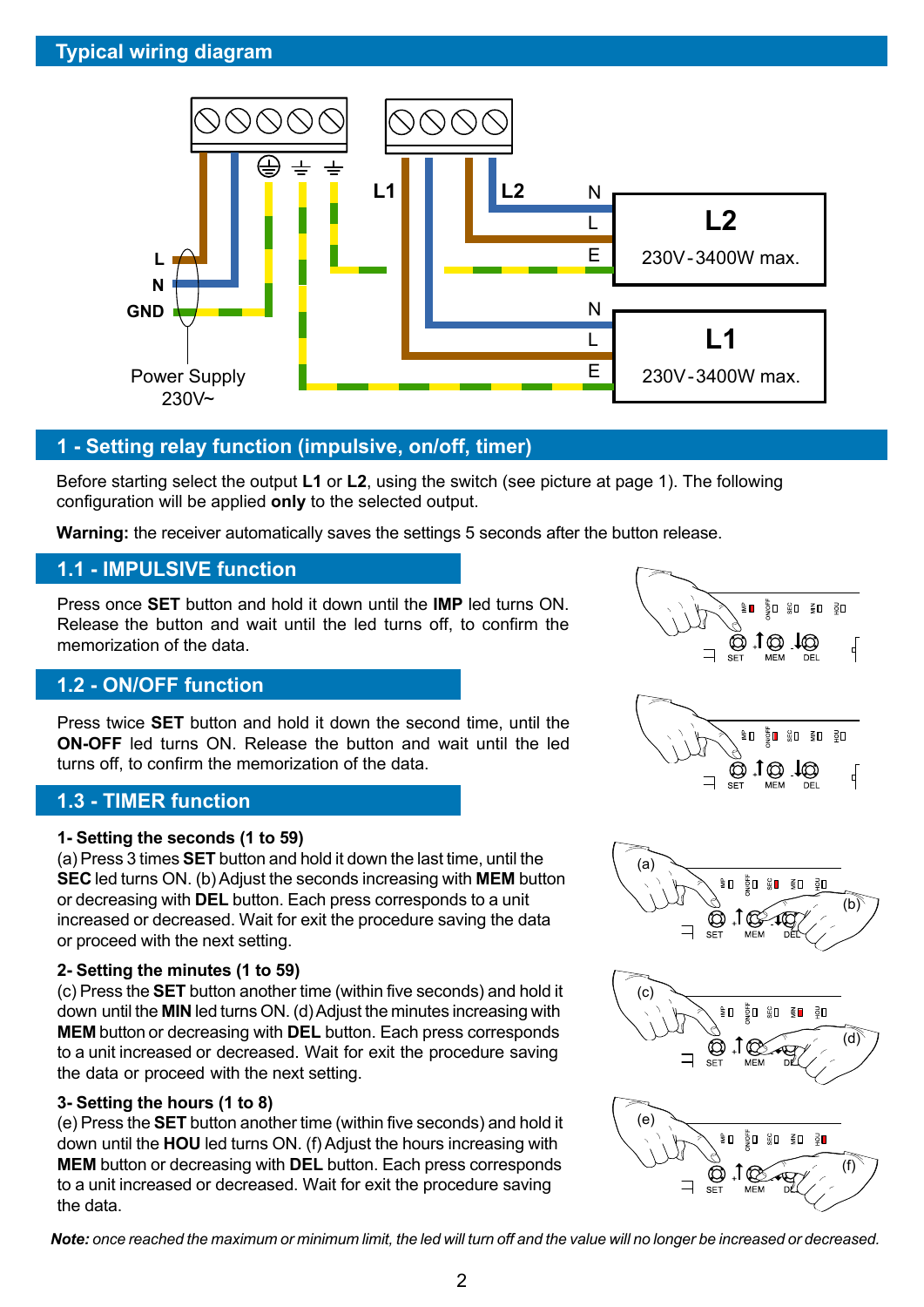## **2 - Transmitters memorization**

Before starting select the output **L1** or **L2**, using the switch (see picture at page 1). The following memorization/ deletion will be applied only to the selected output. Anyway it's possible to associate a single or double channel to both of the output, repating the procedure.

## **2.1 - Memorization of a single channel**



1- Press once **MEM** button and hold it down; the buzzer will make a beep then sound continuously.



2- During the sound press the button to memorize; the memorization is indicated by the intermittent sound of the buzzer.

# **2.2 - Memorization of a double channel (CH1-2, CH3-4, CH6-7) with ON/OFF function**



1- Press **two times MEM** button and hold it down the second time; the buzzer will make two beeps then sound continuously.



2- During the sound press the button to memorize; the memorization is indicated by the intermittent sound of the buzzer.

*Note: in case of commanding an output with TIMER function, it's possible to stop the counter before the set time using buttons CH2, CH4 or CH7.*

## **2.3 - To copy a function of a transmitter to a new transmitter**

Transmitter in the memory **New transmitter in** the memory **New transmitter** in the memory



1- Press the button **P3** located inside the already **memorized transmitter**. The enabled receiver sound continuously.

P3

2- Within 5 seconds press a button of the **memorized transmitter** from which the function has to be copied. The buzzer will interrupt the sound for 1 sec. then start again for 5 seconds.



3- During the sound press the button of the **new transmitter** to memorize; the memorization is indicated by the intermittent sound of the buzzer.

## **3.1 - To delete a single/double channel**



1- Press **once** the button **DEL** and hold it down; the buzzer will make a beep then sound intermittently and slowly.



2- During the sound press the button to delete; the deletion is indicated by the continuous sound of the buzzer.

# **3.2 - To delete all the transmitters**



Press **twice** the button DEL and hold it down the second time for **10 seconds**. The buzzer will sound intermittently; at the end the buzzer will sound continuously indicating that the memory has been cancelled.

## **3.3 - To delete a single/double channel using the transmitter**



1- Press **three times** the button **P3** located inside the transmitter. The buzzer will sound intermittently and slowly.

**Transmitter** in the memory

2- During the sound press the button to delete; the deletion is indicated by the continuous sound of the buzzer.